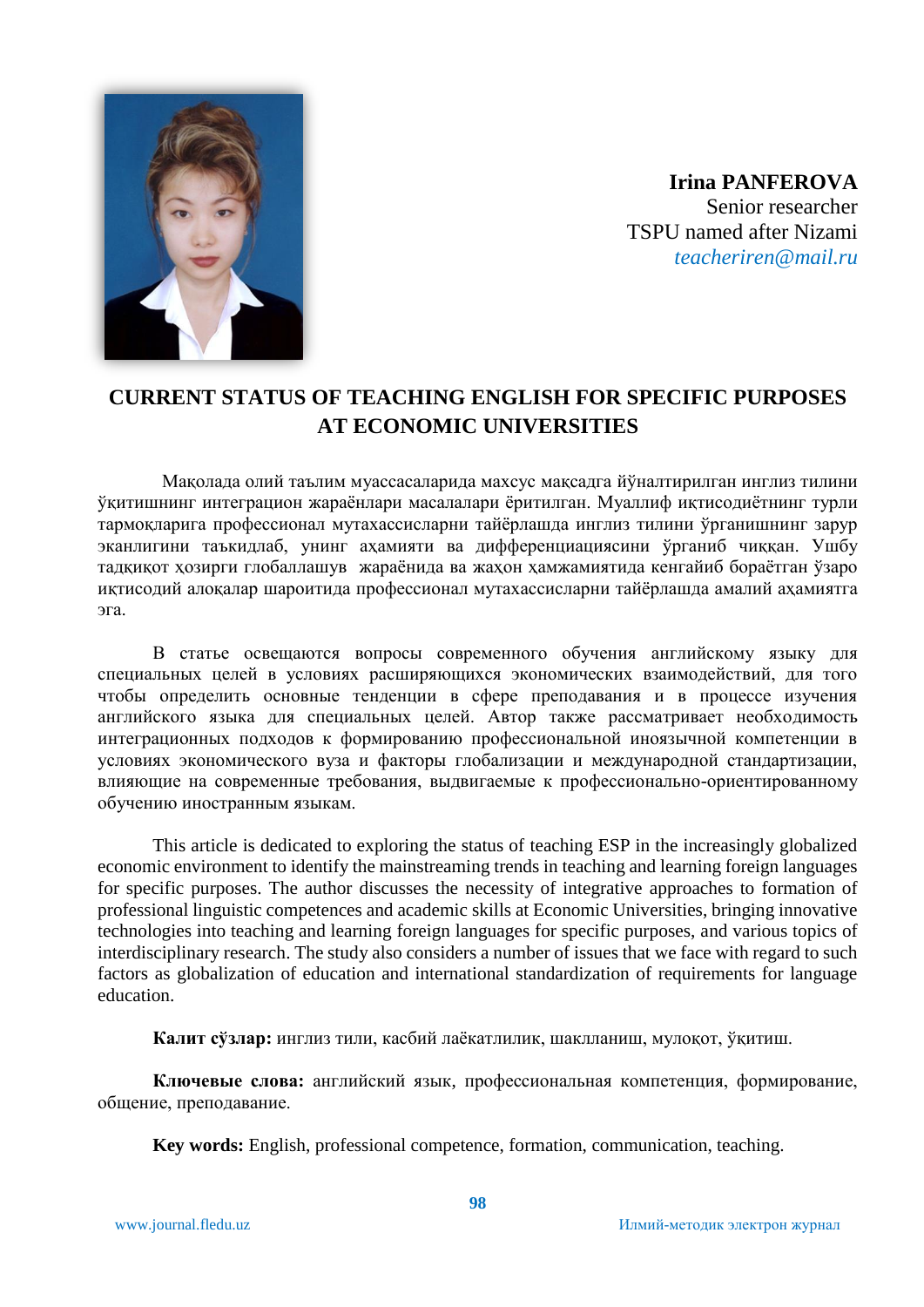Radical reforms initiated in Uzbekistan have caused the creation of a system of education which is relevant to socio-economic transformations of modernsociety and its development prospects. The National Program for Training Personnel in the Republic of Uzbekistan emphasized the need to improve the quality of professional training in higher education and, on the basis of world achievements in the education system, it should be focused on the formation of a new generation with high national and professional culture, creative and social activity, the ability of self-orientation in the society, as well as the ability to solve problems in the future(1, p.  $1-3$ ).

In light of the Resolution of the President of the Republic of Uzbekistan Islam Karimov "Measures of further improvement of the system of learning foreign languages" and current changes to the state educational standards of the Republic of Uzbekistan, relevant professional training specialists who can be adapted to the conditions of formation and development of market relations, and wide international contacts have become significantly topical(2). This provision in the education system makes the integration processes in the field of teaching English for Specific Purposes (ESP – English for Specific Purposes) according to the specificity of higher education institutions with economic profile in Uzbekistan. In accordance with this provision, the differentiation of learning English is revealed as an essential component in training specialists in various branches of the economy. Certainly, on the one hand, learning English language is of great practical importance in connection with the growing scale of globalization, the expansion of economic relations between Uzbekistan and other countries of the world community and, on the other hand, due to the need to train highly qualified specialists of economic specialties according to the requirements of modern higher education.

One of the priority aims in methodology of teaching foreign languages, especially English, is the creation of a multi-level training courses developed in the context of longtermlearning. It should be noted that the study of the English language has to be based on multidisciplinary integrationand aimed at comprehensive development of communicative, cognitive, informational, socio-cultural, professional competencies of students(3, p. 38–39). Along with this, it is necessary to take into accountpeculiarities ofspecialties that are available in a certain higher education institution, intercultural trends in modern society, as well as a student-centered approach(4).

Recently, the political, economic and social conditions have dictated the priorities for the use of English as the medium of communication, so the issue to update methods of teaching English for specific purposes at universitiesis becoming increasingly important. In order to meet state educational requirements imposed to the content and level of training university graduates, there is a need for practical fluency in oral and written foreign language speech. Hence, a limited number of training hours devoted to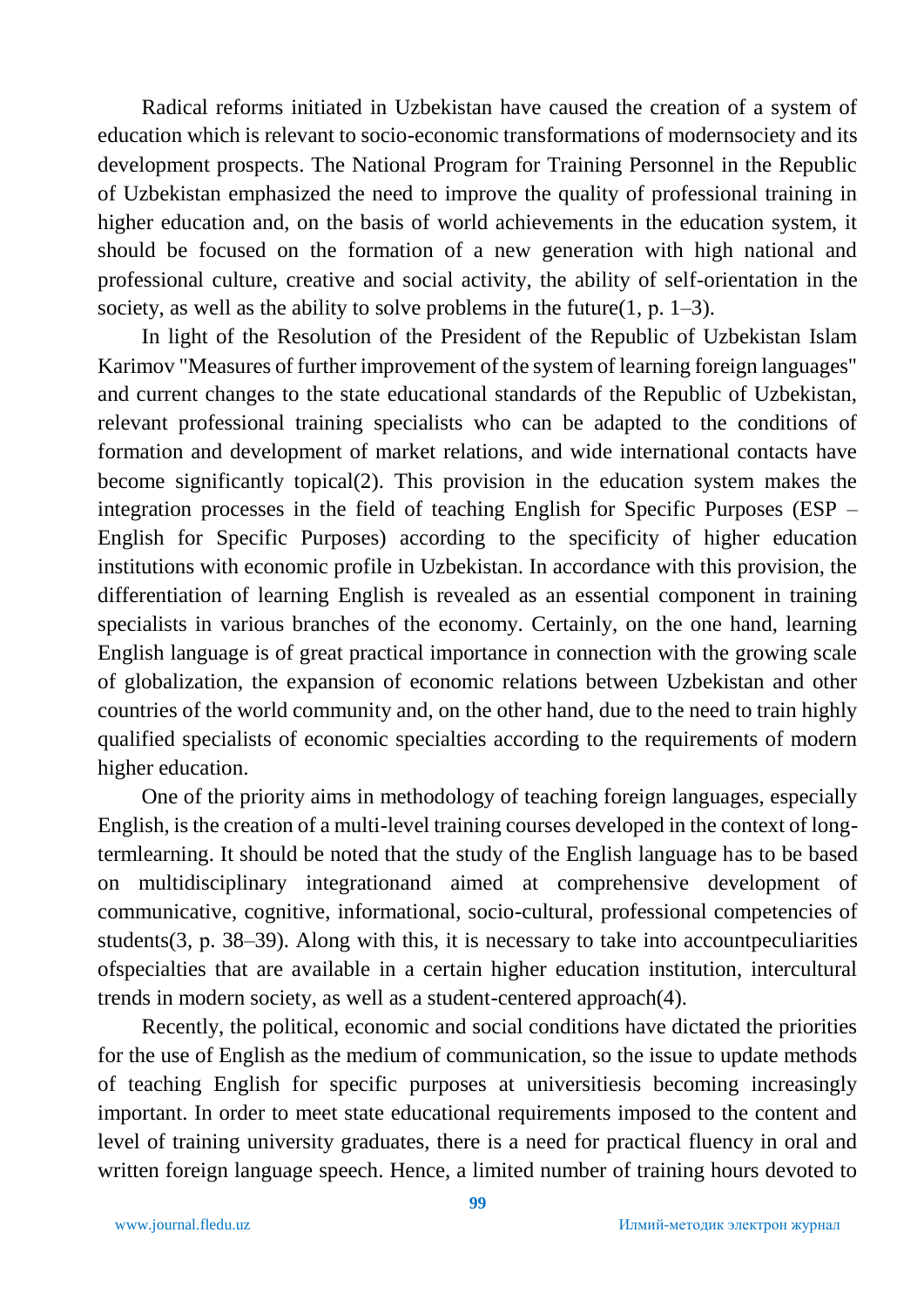learning English ateconomicuniversities is a serious problem. Therefore, the study of English for Specific Purposes aims to practical mastery of the language, the specificity of which is determined by subsequent professional activities.

It is known that today's issue of methods of teaching English in order to communicate has been received a lot of attention. However, the problem of teaching English for Specific Purposes in non-language higher education institutions has still remainedthe relevant issue lately.

To date, the level of preparation of students of economic universities has conclusively shown that:

– students have difficulty in situational using language phenomena, for example: to use the modal structure *you shall* in contract forms (as it is not used in General English (GE)); or to use *if…would* in formal letters (because such the form cannot be used in Conditionals), and etc.;

– students do not have enough skills to use specific economic vocabulary and stylistic forms of Business English in particular, confusing: *diversification* and *distribution* are similar in GE in their Russian translations but they have different meanings as economic technical words; and using Spoken English phrases «*I want to do something / I ask you to do* ...» instead of official style «*I'd rather do something / Would you mind doing something / I'd be grateful if you would do something*»and so on;

– many students have only learned to use very simple grammatical and lexical structuresin speech, having difficulty to apply the language elements that make foreignlanguage statements naturalwith extensive use of professional terminology. For example, Present and Past Simple Tenses are only used, but Past andFuture Perfect Tenses, Passive forms, mixed types of Conditionals are not applied, and most students have difficulties in the following categories: «*condition / process*» (leasing, liquidity , clearing, emission), «*activity components*» (assets, liabilities, margin, share capital, investment grant), «*contract forms*» (consignment, addendum, accounting by acceptance, acquisition, authentic documents), which are complicated by specificity of economic area.

In this connection, it is necessary to study theoretical assumptions associated with the mechanism of formation of speaking skills in the learning process of economic specialties. This requires the development of a set of effective teaching methods teaching specialized communicative competence.

Currently, English has become international and is taught all over the world in different directions. Since the 60s of last century, when ESP wasfirst mentioned in the USA as a separate direction in teaching English as a foreign language, this aspect ofEnglish language teaching has evolved considerably and become a leader in teaching English for professional purposes(5, р. 399–410). In the context of the dynamic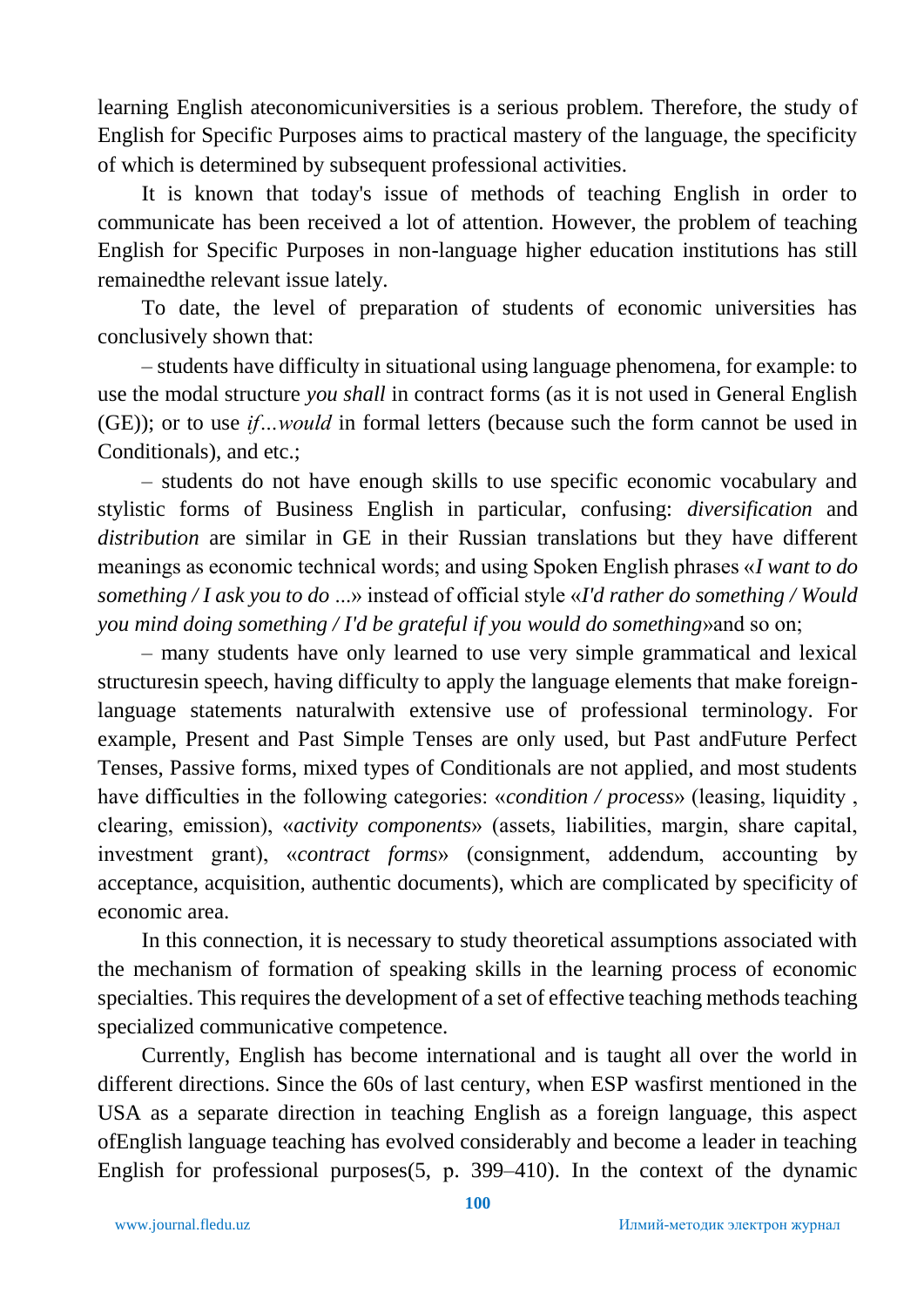development of the process of international integration and the exchange of information, professionals in any industry, in addition to conventional training, need a tool that allows exchanging professional informationeffectively and efficiently. Such the tool is a professionally oriented language,in other words, English for SpecificPurposes. Today, the development of language skills of foreign language communication at universities with economic profile and using professional terminology can lead to a high level of training and preparedness of students. That will provide them with the possibility of future competent interstate negotiations, business, participation in business meetings, presentations, maintaining international contacts with foreign investors, etc. As previously noted, one of the objectives of higher education has become the problem of training qualified specialists who must be ready psychologically, morally and professionally to thrive in the era of economic, social and ideological progress. Therefore, in the process of education as one of the time intervals of socialization,there are some factors contributing to the change in the consciousness to the more progressive forms that will be necessary for future professionals of economics, and these factors should be considered during implementation of the social order in teaching English in higher education institutions.

Thus, at the present stage of development of the practice of foreign language teaching at economicuniversities, integration of academic and professional activities causes the production of a model of teaching English for specific purposes in the learning process when it is not just one of university disciplines, and a means forming creative and professional training in the modern economic institution and aiming at universal improvement and personal development. That, in turn, allows further to define the innovative character of the forms and methods of teaching students of economic specialties, covering major aspects of life as a factor of professional foreign language competence; increases the possibility of impact on the formation of a fully developed competent specialist who will be able to adapt to the constantly changing realities of the labor market; identifies and develops individual educational interests and creativity in solving professional problems; practical skills and knowledge of specialized English language in the process of development of their profession; helps to make the social activity of students-economists more concrete in the world arena; promotes professional and career growth, competitiveness in the modern world.